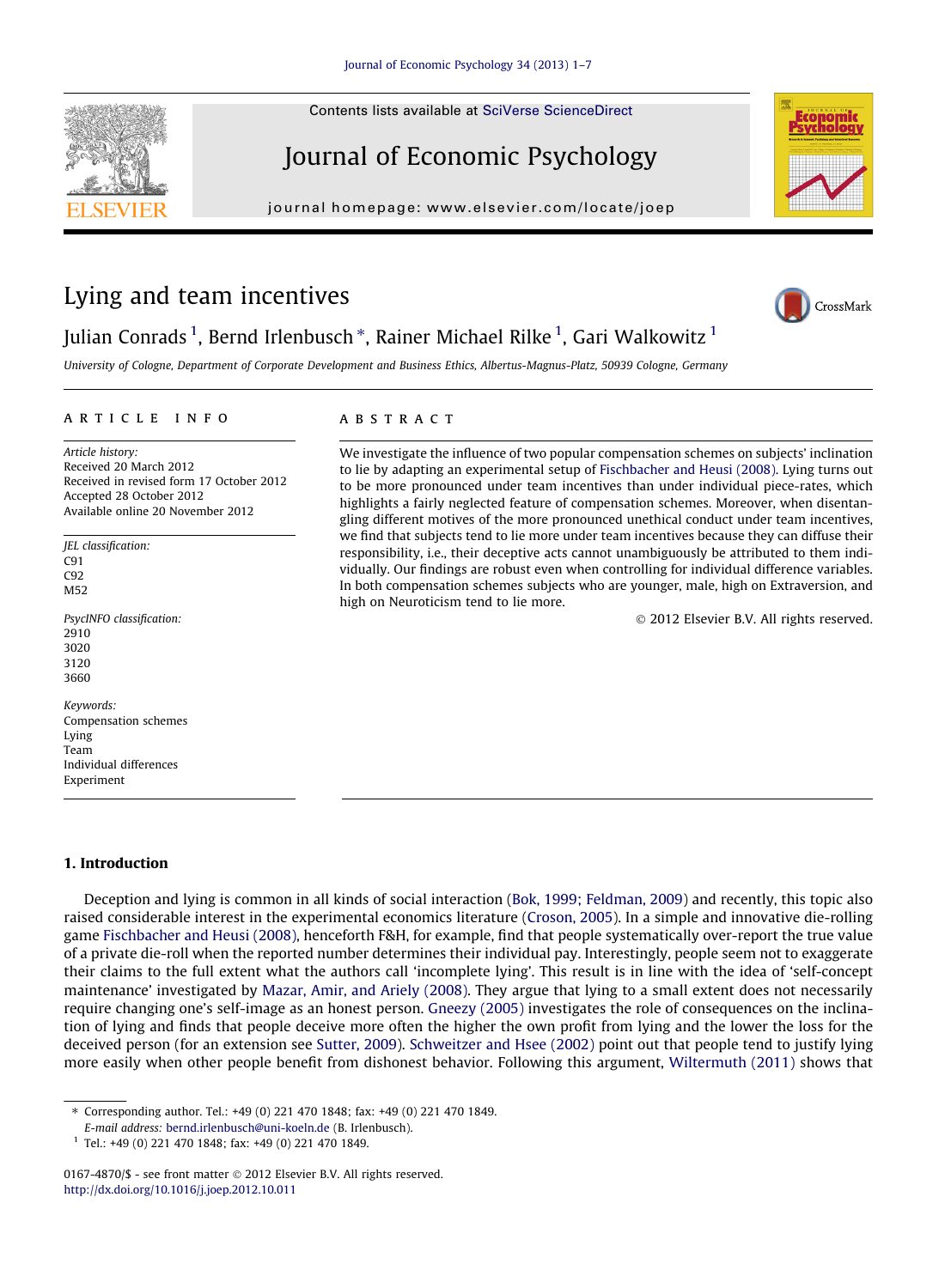people are more likely to cheat when the benefits of doing so are split with another person even if this other person is totally unknown to the cheater. In a similar vain, [Mazar and Aggarwal \(2011\)](#page--1-0) demonstrate that individuals who are primed in a collectivist mindset more frequently behave unethically, i.e., offering bribes, as they feel less responsible for their own actions. Thus, deceit also seems to be psychologically easier because of diffusion of responsibility, i.e., the likelihood to deceive increases when individual causal agency for unethical behavior is obscured ([Bandura, 1991; Bandura, Barbaranelli, Caprara,](#page--1-0) [& Pastorelli, 1996](#page--1-0)).

In this paper we take an organizational perspective and look at the influence of different compensation schemes on deceptive behavior and lying. Such a perspective is also taken by [Cadsby, Song, and Tapon \(2010\)](#page--1-0) who employ an anagram task and experimentally analyze the differences in cheating under piece-rate, target-based and tournament incentive schemes. They find that lying in terms of overclaimed words is most pronounced under the target-based system as targets seem to encourage people to lie particularly if one is close to the target. By following up on their work in the current study we compare lying behavior under the two probably most commonly observed incentive schemes in organizations, i.e., individual piece-rate compensation and team compensation schemes [\(Gibbons, 1998; Lazear & Gibbs, 2009\)](#page--1-0). [Ledford, Lawler,](#page--1-0) [and Mohrman \(1995\)](#page--1-0) for example show that more than 70% of major US firms use some form of team-based rewards. Using data of a representative survey of German companies [Berger, Herbertz, and Sliwka \(2010\)](#page--1-0) find that performance-related pay such as piece-rate compensation and team-based variable compensation are widespread. This suggests that the investigation of potential deceptive behavior under these two compensation schemes is important.

We use a variant of the die-rolling game of F&H, which in their version resembles an individual piece-rate compensation scheme. We are able to confirm F&H's findings, i.e., people systematically lie but quite often they are reluctant to do so to the full extent. Our team compensation scheme is modeled as a revenue sharing mechanism (for an earlier experimental study on revenue sharing see [Nalbantian & Schotter, 1997](#page--1-0)). The production outputs of two agents are pooled and each agent receives one half of a compensation unit for each unit of the joint production output. Comparing the marginal incentives to lie under the two schemes reveals that under the team compensation scheme the marginal gain from lying, i.e., the return from exaggerating the own production output by one unit, is only half of the marginal gain from lying under the individual piece-rate scheme. Assuming increasing marginal costs of lying this could lead one to assume that lying should be more pronounced under the individual piece-rate scheme than under the team incentive scheme. On the other hand, in the team incentive scheme lying is not exclusively beneficial for oneself – as it is the case under the individual compensation scheme – but it also benefits the other agent in the team. Thus, an agent under a team incentive scheme might be more able to justify such a white lie to herself compared to a lie under the individual scheme – after all she is doing something 'good' for the other team member (see [Wiltermuth, 2011](#page--1-0)). Moreover, lying under the team incentive scheme might be psychologically easier because this compensation scheme promotes diffusion of one's own responsibility, i.e., tracing lies back to individual team members is more difficult under team compensation compared to individual compensation.

Extending upon our two main experimental treatments we additionally run a control treatment in order to explore potential motives of lying behavior under the two compensation schemes. Disentangling different motives behind deceptive actions would shed some light on the effectiveness of intra-organizational arrangements to reduce lying behavior when distinct compensation incentives are present.

The discussed lines of reasoning point into different directions whether lying is more severe under an individual than a team incentive scheme. Our experimental results suggest that lying is in fact more pronounced under the team incentives than under the individual piece-rate scheme. We also find diffusion of responsibility to be a stronger driving force for lying in teams than the white lie justification.

### 2. Experiment

Our experiment employed a simple one shot decision task closely resembling the baseline treatment of F&H. We ran two waves of experimental sessions. The first wave included our two main experimental treatments. Within each session we randomly assigned subjects either to the piece-rate or the team based compensation scheme. The second wave consisted of a control treatment designed to investigate potential motives of lying behavior under each of the above compensation schemes.<sup>2</sup> Due to the short nature of the task we followed the procedure of F&H in conducting the experiment after several different other experiments. Experimental sessions were run in the laboratories of Bonn University and the University of Cologne between August 2010 and August 2012 and involved 554 subjects (with a mean age of 24.55 and 51% being female).

At the end of each experiment we asked subjects to fill in a questionnaire for a statistical survey for which they would be rewarded independently of the preceding experiment. The questionnaire contained questions about gender, age and personality measured by a 10-item Big-Five inventory covering the traits Openness, Conscientiousness, Extraversion, Agreeableness and Neuroticism [\(Rammstedt & John, 2007\)](#page--1-0).<sup>3</sup> A separate instruction sheet explained that their pay would be based on 'points'

We thank one of the anonymous referees for suggesting such treatment.

 $3$  We decided to include a rather abstract but in HR-departments frequently used personality construct measure which was apparently unrelated to the preceding die rolling task. In order to not induce an experimenter demand effect we refrained from explicitly asking about underlying motives regarding subjects' behavior in the die rolling task.